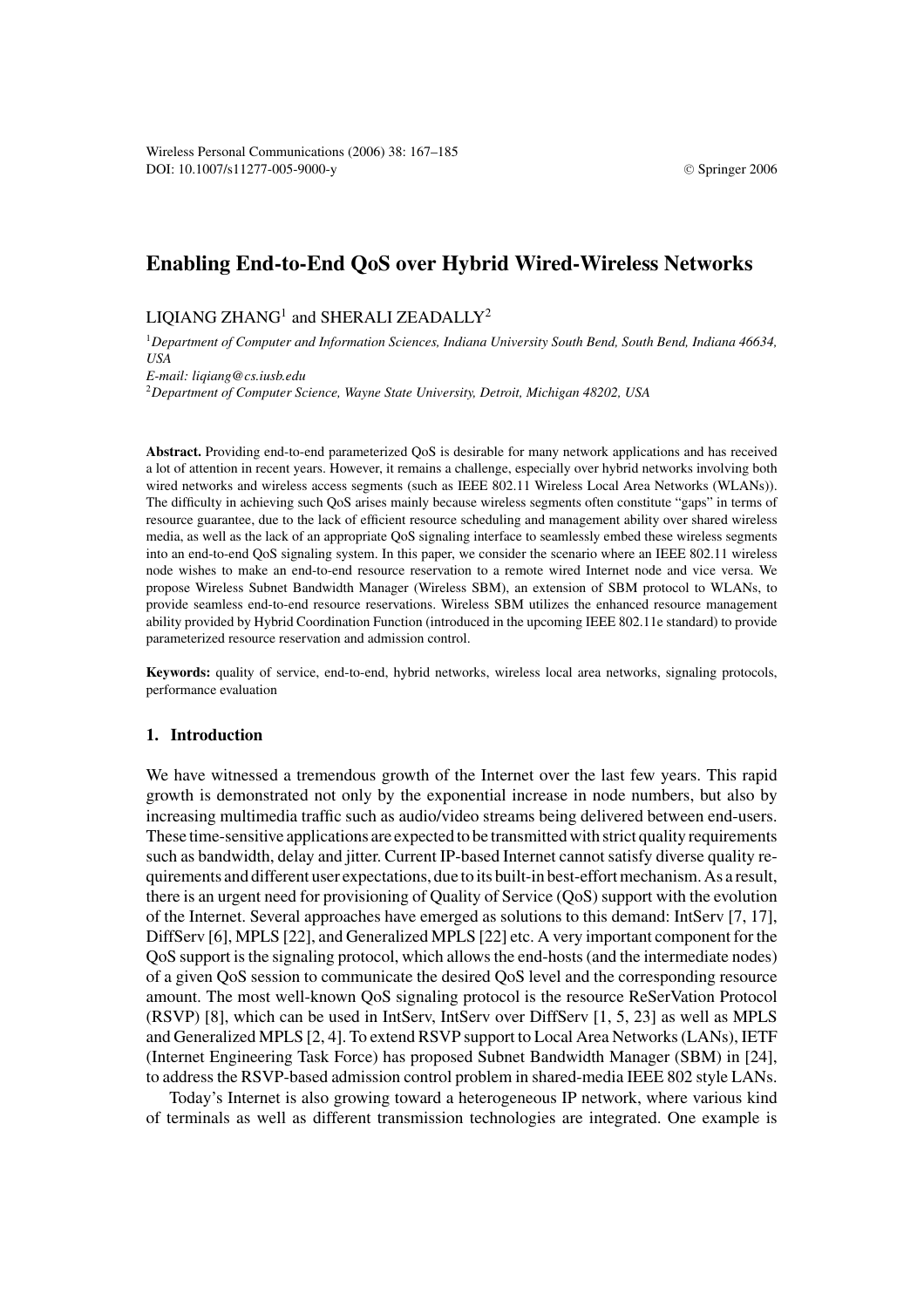the prevailing of the IEEE 802.11 Wireless Local Area Networks (WLANs) at home, offices and hot spot locations. In most situations, these WLANs play a role as a wireless extension to the Internet. Such extensions raise challenges in terms of providing end-to-end QoS, due to their characteristics of low capacity, time-varying channel conditions as well as the lack of appropriate signaling support to Internet QoS architectures. The currently deployed IEEE 802.11 WLANs operate with a Distributed Coordination Function (DCF) at MAC layer (the optional Point Coordination Function (PCF) is rarely supported by WLAN vendors) [11], which is based on CSMA/CA (Carrier Sense Multiple Access with Collision Avoidance). DCF does not provide any QoS guarantee since all the applications on each wireless station face the same probabilistic opportunity to access the shared wireless media. If we wish to make an end-to-end resource reservation between an IEEE 802.11 WLAN node and a remote wired station in Internet, the wireless cell could constitute a "gap". To resolve this problem, we need the following support: (1) an effective resource scheduling and management mechanism should be provided in WLANs; (2) we also need an appropriate QoS signaling, which is compatible with the QoS signaling protocol for the Internet, and transparent to applications.

In this paper, we address the problem of enabling parameterized QoS over heterogeneous IP networks from the previously discussed two aspects. First, we give a brief review of RSVP and SBM in the following section. Then in Section 3, first we will discuss the Hybrid Coordination Function (HCF) introduced in the upcoming IEEE 802.11e standard. We focus on the HCF Controlled Channel Access (HCCA) mode to investigate its ability on resource scheduling and management. Then we present how to extend SBM to IEEE 802.11e network, various design issues of Wireless SBM will be explored. Some simulation results and ongoing experiments will be discussed in Section 4. Finally, we make some concluding remarks in Section 5.

### **2. Resource ReSerVation Protocol (RSVP) and Subnet Bandwidth Manager (SBM)**

Before discussing the issues of extending SBM protocol to IEEE 802.11e WLANs, we present a short review on the RSVP and SBM protocols.

## 2.1. RSVP

Resource ReSerVation Protocol (RSVP) [8] is a signaling protocol that provides resource reservation setup and control to enable integrated services [17]. It is used by a host, on behalf of an application data stream, to request a specific QoS from the network for particular data streams or flows. RSVP is also used by routers to deliver QoS control requests to all nodes along the path(s) of the flows and to establish and maintain states to provide the requested service. RSVP requests will generally, result in resources being reserved in each node along the data path. RSVP is the most complex of all the QoS technologies, for applications (hosts) and for network elements (routers and switches). As a result, it also represents the biggest departure from standard "best-effort" IP service and provides the highest level of QoS in terms of service guarantees, granularity of resource allocation and detail of feedback to QoS-enabled applications and users. RSVP enables two types of services, *namely Guaranteed service* and *Controlled Load service.* The *Guaranteed service* provides firm bounds on end-to-end queuing delays, in addition to ensuring bandwidth according to specified QoS parameters. However, the *Controlled Load service* cannot provide the strictly bounded service that Guaranteed service promises, it is equivalent to "best effort service under unloaded conditions".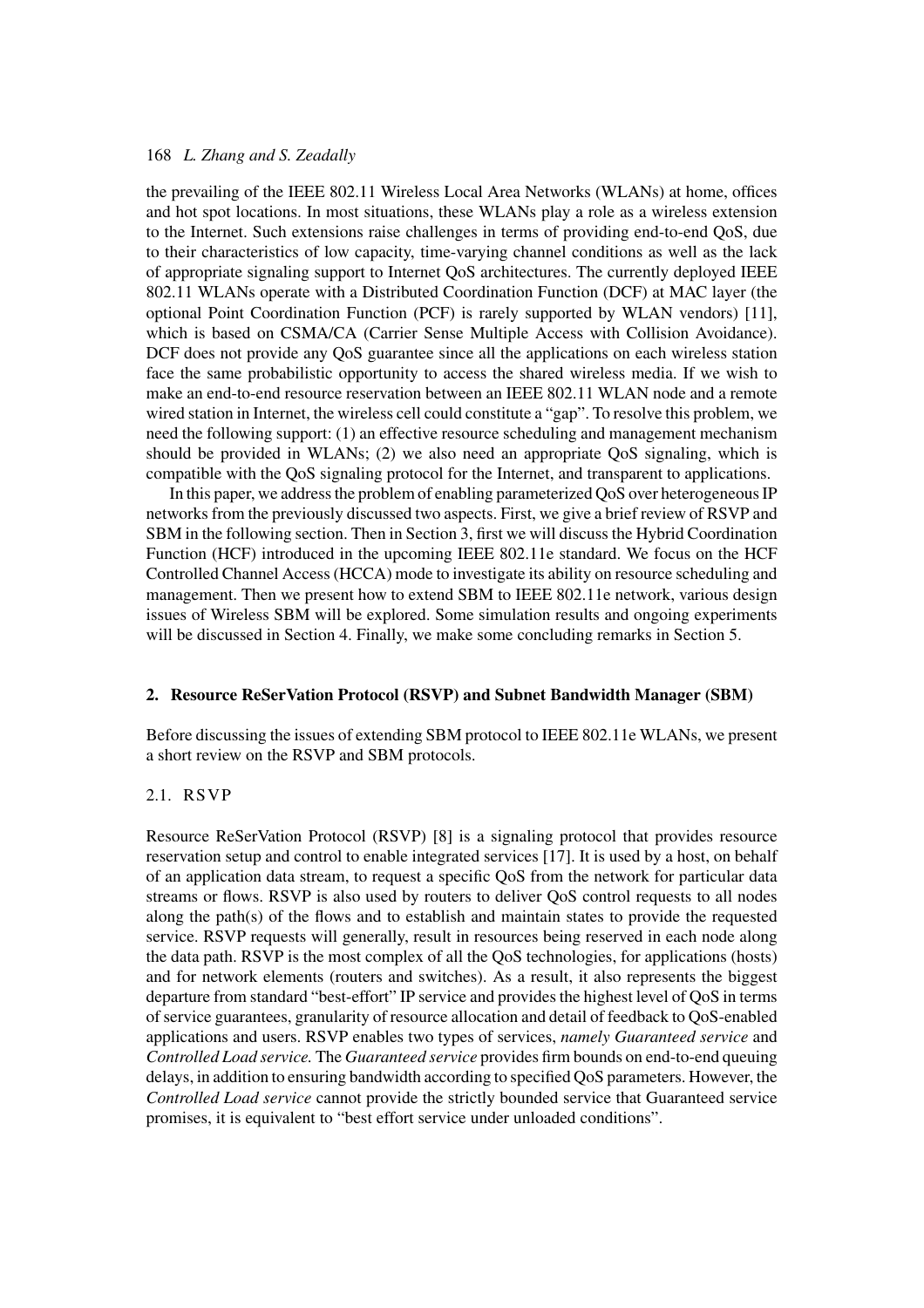The signaling of RSVP utilizes two main category messages – PATH and RESV. Whenever a sender wants to set up a QoS enabled connection to a receiver, it first sends a PATH message with SENDER TSPEC (traffic specification) object and an optional ADSPEC to the destination. The SENDER TSPEC object defines the QoS requirement of the ongoing data flow using a token-bucket model, in terms of Token rate, Peak rate, and Maximum packet size etc.; and the ADSPEC is used to collect information in terms of available services, delay and bandwidth estimates. When each RSVP-enabled router along the path receives the PATH message, it creates a PATH state recording the previous hop (PHOP) address (in RSVP HOP object), and updates the ADSPEC object, then forwards the PATH message downstream to the next hop, until it reaches the receiver. RSVP is a receiver-oriented protocol as it is the receiver that decides if a reservation is to be made. If a receiver decides to make a resource reservation, it will send a RESV message upstream to the sender. The RESV message includes a flowdescriptor, which consists of FLOWSPEC and FILTER SPEC objects. The receiver chooses reasonable service parameter values for the TSPEC and RSPEC (reservation specification) in the FLOWSPEC object, based on the SENDER SPEC and ADSPEC objects. Here the TSPEC contains the same kind of parameters as SENDER TSPEC although values may be different, and RSPEC specifies the bandwidth and the slack term. The FILTER\_SPEC is used to identify the packets that should receive the desired QoS (e.g. the transport protocol and port number). When a RSVP-enabled router along the upstream path receives the RESV message, it uses the admission control process to authenticate the request and allocate the necessary resources. If the request cannot be satisfied (due to lack of resources or authorization failure), the router returns an error back to the receiver. If accepted, the router sends the RESV upstream to the next router. When the last router receives the RESV and accepts the request, it sends a confirmation message back to the receiver and also delivers the RESV message to the sender. Once the sender receives the RESV, it starts sending the data packets. A simplified model for above process is shown in Figure 1.

The implementation of RSVP relies on a RSVP daemon residing on each host and RSVPenabled router, which is shown in Figure 2. To make a resource reservation at a node, a RSVP reservation request is passed to two decision modules – admission control and policy control. The admission control module determines whether the node has sufficient available resource to support the request, and policy control module determines whether the user has sufficient privilege to make this reservation. If both decisions are positive, the corresponding parameters



*Figure 1.* A simplified RSVP signaling process.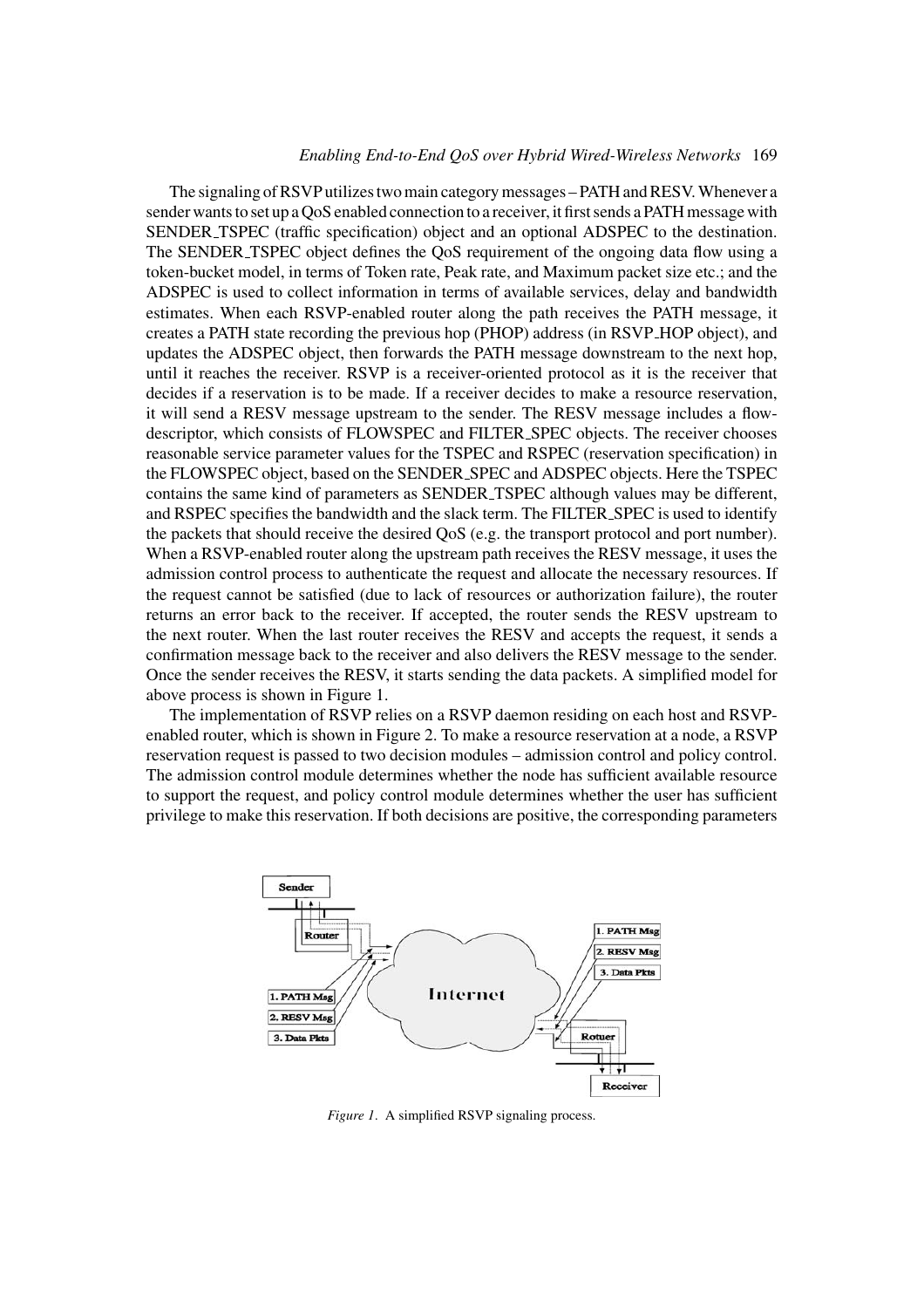

*Figure 2*. RSVP daemon in hosts and routers.

are set in packet classifier and packet scheduler modules to achieve the desired QoS. The packet classifier determines the QoS class for each packet, and the scheduler orders packet transmissions to achieve the promised QoS for each session.

## 2.2. SBM

Standard RSVP-based admission control does not work in the case of shared segments (LANs etc.) because of two reasons: (1) multiple networking devices share the capacity of the link; (2) a LAN, which is normally composed of layer-2/layer-1 networking devices (such as switches, bridges and hubs), is taken as one hop to a layer-3 router.

SBM [24] is proposed to resolve the above problem. SBM is a signaling protocol for RSVP-based admission control over IEEE 802-style networks. It describes the operation of RSVP-enabled hosts/routers and link layer devices (switches, bridges) to support reservation of LAN resources for RSVP-enabled data flow. Efficient admission control generally needs traffic control or priority queuing mechanisms at link layer. However, current LAN technologies are still a mix of legacy shared/switched LAN segments and newer switched segments based on IEEE 802. 1p specification [14], and such situations are not expected to have a big change in near future. Thus, SBM is designed to support both 802. 1p based LAN segments and legacy segments. In the former case, higher layer QoS specifications are mapped to MAC layer into 8 priority queues, LAN resources can then be managed to differentiate different flows that require different QoS services, providing an approximate emulation of RSVP-based resource reservation. In the latter case, where resources cannot be separated according to the requirement of data flows, SBM is still useful. For legacy LAN segments, the admission control mechanism only limits the total amount of traffic load imposed by RSVP-enabled flows on a shared LAN. It is expected that such a combination of admission control and the inherent rate adaptation mechanism of TCP/IP based best-effort traffic should avoid persistent traffic congestion.

In a LAN segment, the switches, bridges or routers may play the role of SBMs, which are capable of managing resources on a segment. However, only one Designated SBM (DSBM) manages the resources for a segment. The DSBM can be selected through an election algorithm from multiple SBMs. Whenever a DSBM client (a host or a router) wants to send a PATH/RESV message through a LAN segment, it will send the PATH/RESV message to the segment's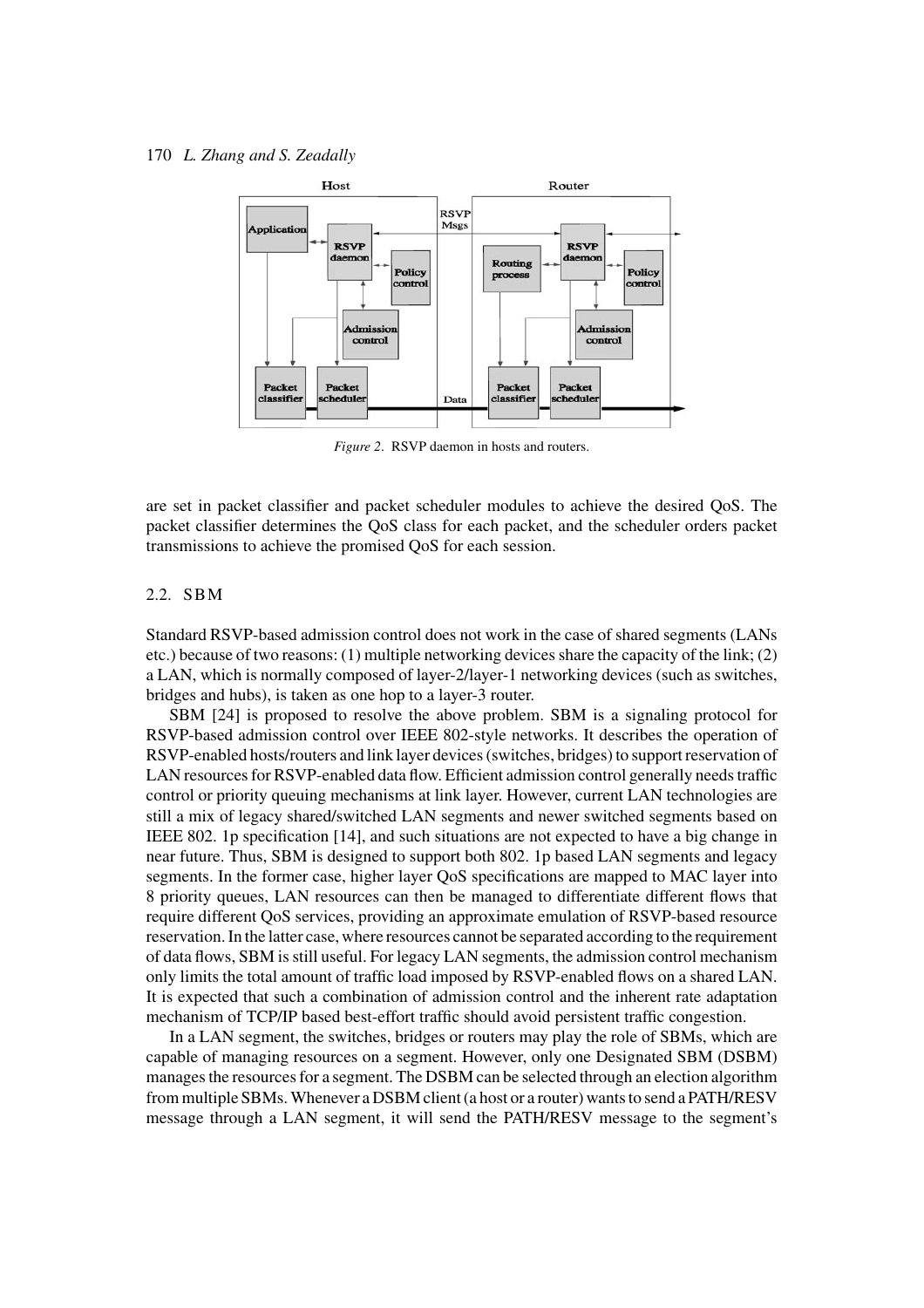DSBM, instead of the RSVP session destination (for PATH message) or source (for RESV message) as it is done in a conventional RSVP processing. The DSBM uses a special MAC and IP address (a reserved multicast address) to listen to incoming requests from the DSBM clients. If the RSVP message is PATH, the DSBM builds and maintains a PATH state for the session and informs the previous layer 2 or layer 3 (we use L2 or L3 in the rest of this paper) hop who sent the PATH message, then forwards it to the next hop (another DSBM or a RSVP-enabled router). If the RSVP message is RESV, the DSBM does the admission decision and resource reservation (if capable) based on the bandwidth available. If sufficient resources are available and the reservation request is granted, the DSBM forwards the RESV message toward the previous hop recorded in its PATH state for the session. However, there is a problem with the above process. When the PATH message is sent to a L2 DSBM, the DSBM may not have the L3 routing information necessary to select the egress router (if multiple routers exist in that LAN segment) before forwarding the PATH message. To ensure correct operation and routing of RSVP message, additional forwarding information must be provided to DSBMs. For this purpose, a new RSVP object called LAN NHOP is defined to keep track of the next L3 hop as the PATH message traverses an L2 domain between two L3 entities (RSVP-enabled hosts or routers). The LAN\_NHOP object includes the IP address (LAN\_NHOP\_L3 address) as well as the corresponding MAC address (LAN NHOP L2 address) for the next L3 hop, in case the L2 DSBM does not have an ARP capability to determine the MAC address. In the example shown in Figure 3, there are three LAN segments in which the above process should be enforced. LAN segments A and B correspond to the access LAN segments and C is a LAN segment between two L3 RSVP-enabled routes.

The IEEE802. 1p defines a way for switches/bridges to differentiating among several "*user priority*" values encoded in packets representing different traffic classes [14]. The user priority values can be encoded either in native LAN packets (e.g., in IEEE 802.5's FC octet [16]) or by using and encapsulation above the MAC layer (e.g., the VLAN tag defined in 802.1q [15]). To utilize this mechanism for better resource management, SBM introduces a TCLASS (traffic class) object. Once a sender sends a PATH message, downstream DSBMs will insert a new TCLASS object in the PATH message that travels to the next L3 device (to some extent). The L3 device that receives the PATH message must remove and store the TCLASS object as part of its PATH state for the session. Later, when the same L3 device needs to forward a RESV



*Figure 3*. SBM protocol in an example.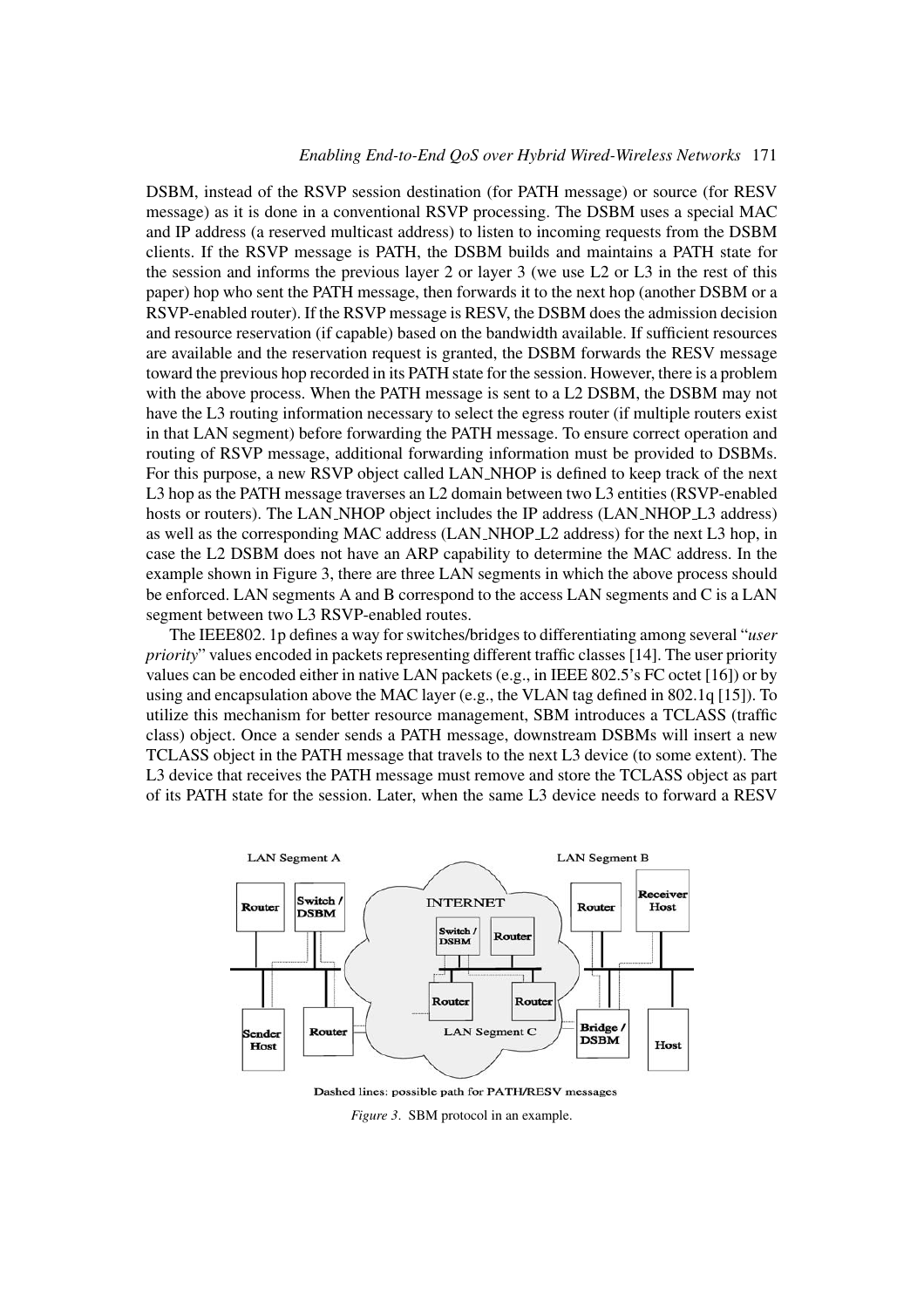message to-wards the original sender (the DSBMs), it must include the TCLASS object in the RESV message. When the RESV message arrives at the original sender, the sender must use the user-priority value from the TCLASS object to override its selection for the traffic class marked in outgoing packets.

## **3. Extending SBM to IEEE 802.11e WLANs – the Wireless SBM**

In Section 1, we have discussed that in a heterogeneous IP network, which involves both wired links and wireless access segments, the wireless segments could introduce "gaps" in terms of resource reservation when we try to make an end-to-end RSVP-based QoS connection. To remove the wireless "gaps", we need: (1) an effective resource scheduling and management mechanism should be provided in the wireless segments; (2) we also need an appropriate QoS signaling, which is compatible with the RSVP/SBM QoS signaling, and transparent to the applications. We address the first challenge by investigating the resource scheduling and management ability provided by HCF Controlled Channel Access (HCCA) mode in the upcoming IEEE 802.11e standard [12], we discuss the ability of HCCA with a simple scheduler to show how to make parameterized QoS connections in WLANs. To solve the second problem, we need to address the issue of how to synchronize 802.11e signaling with RSVP/SBM protocol as well as the issue of QoS mapping between RSVP parameters and 802.11e QoS parameters. An end-to-end QoS network architecture containing Wireless SBM components is shown in Figure 4. In this figure, the Access Point plays the role as a DSBM for the WLAN segment. We extend the above discussions by focusing on this QoS architecture in the rest of this paper.

## 3.1. IEEE 802.11e MAC LAYER QoS SUPPORT

The IEEE 802.11 WLAN operates with two modes at MAC layer – a mandatory Distributed Coordination Function (DCF) and an optional Point Coordination Function (PCF). DCF is a contention-based protocol. In DCF, each wireless station has to sense the channel before



*Figure 4*. An end-to-end QoS architecture with wireless SBM.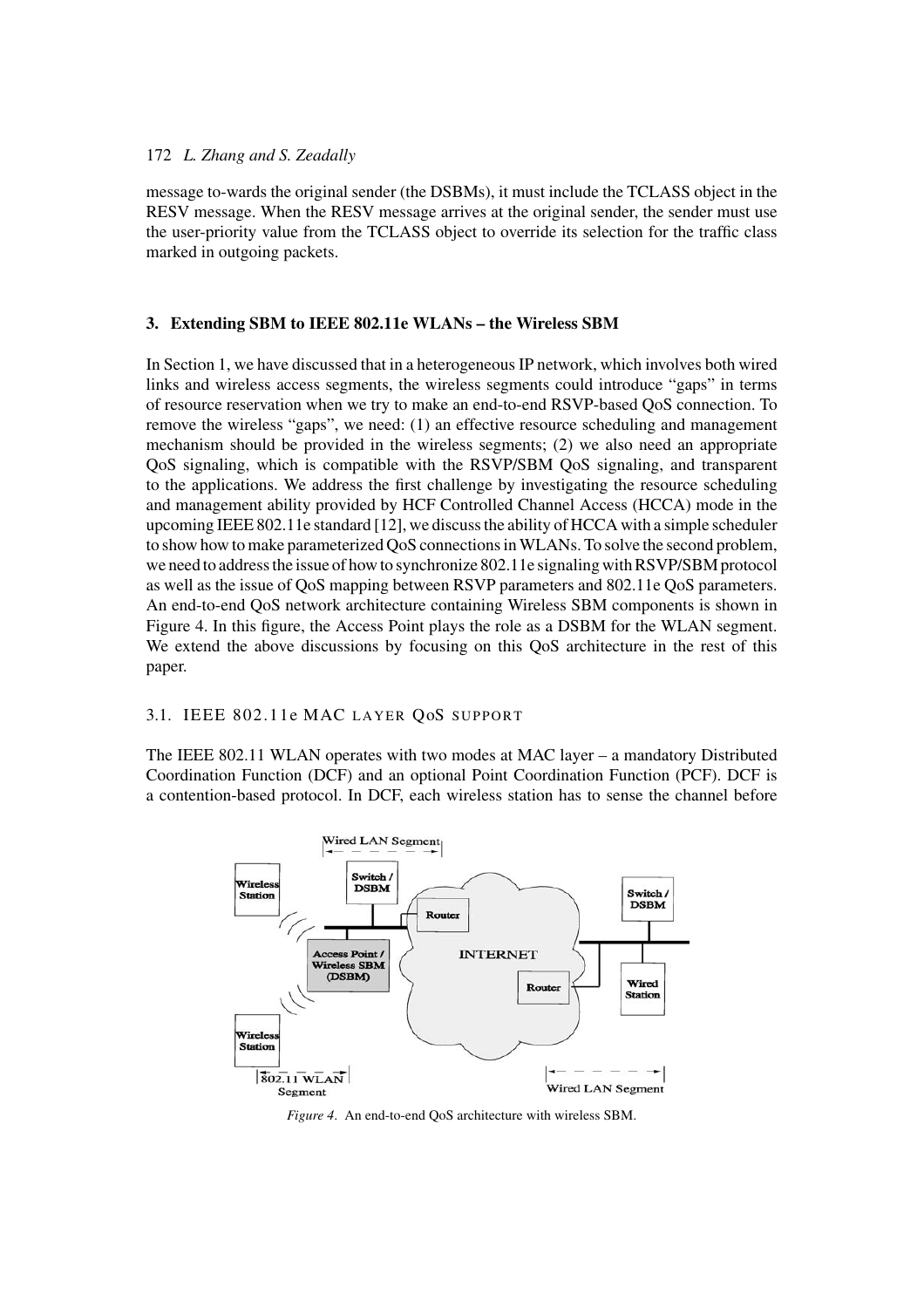sending its packet. If the channel has been idle for a DCF Inter Frame Space (DIFS), the wireless station waits for a back-off interval, which is a random number between 0 and Contention Window (CW), then transmits a packet. If a collision occurs during transmission, retransmission occurs repeating the above process. However the CW will be doubled. The CW is limited by a minimum value (CWMin) and a maximum value (CWMax). Each station working on DCF has only one queue, packets from different applications are served at MAC layer in FCFS (first come first serve) mode. Since all the stations share the-same MAC layer channel access parameters (DIFS, CWMin, CWMax), applications running on these stations have the same opportunities to access the channel, even though they may have different QoS requirements. Therefore DCF does not provide any QoS guarantee. PCF is a polling-based protocol, in which, a Point Coordinator (PC, generally residing on a AP) periodically polls the stations and allocates TXOPs (transmit opportunities) to each of them in a round robin fashion. Such a centralized mode is expected to utilize the channel more efficiently and provide QoS guarantee for time-sensitive applications. However, evaluations have shown its inefficiency and uncertainty [19, 20]. It is worthwhile noting that if the optional PCF is enabled, the period after each beacon transmission is divided into two sections, namely Contention Free Period (CFP) and Contention Period (CP). PCF only works in CFP.

To enhance the QoS support at the MAC layer, IEEE 802.11e introduces a Hybrid Coordination Function (HCF), which provides both contention and controll-based channel access mechanisms. The contention-based mechanism, called Enhanced Distributed Channel Access  $(EDCA)$ ,<sup>1</sup> is based on DCF; while the HCF Controlled Channel Access (HCCA) is based on PCF. EDCA differentiates Traffic Categories (TCs, defined to categorize the packets with different QoS Requirements) by providing multiple priority queues in each station. These queues are assigned different channel access parameters to achieve "prioritized" services. Packets in a higher priority queue wait for a shorter time to access the channel than packets in a lower priority queue. Such "prioritized" QoS provides good support for deploying DiffServ architecture. As with PCF, HCCA is also based on a poll-and-response protocol. However, to overcome inefficiency and uncertainty problems of PCF, HCCA has made some modifications to the frame definition and exchanging schemes. We discuss the details of HCCA in the following subsection.

#### 3.1.1. *The HCF Controlled Channel Access (HCCA) Mode and its Signaling*

To support QoS for time-sensitive applications, HCCA introduces a new concept called **Traffic Stream** (TS) to describe a QoS data flow (comparing to the TC defined in EDCA). The QoS requirements of a TS is described by TSPEC (traffic specification) parameters. A Traffic Identifier (TID, 4 bits) of the QoS Control field in each QoS data frame can be used to specify which TS the packet belongs to. Within a non-AP station, a TS can be uniquely identified by the TID; however, to identify a TS within the AP, we need to know not only the TID, but also the direction (from or to HC) and the address of the QoS station (QSTA). It is worthwhile noting that the TID values for HCCA mode does not tell anything about the QoS level. As previously mentioned, the QoS of a TS is specified by TSPEC.

In HCCA mode, whenever a QSTA needs to setup a TS through the Hybrid Coordinator (HC, which generally collocates within the AP), it will send a request with TSPEC information to the HC. If the traffic can be scheduled in the HCCA mode, the QSTA receives a downlink frame notifying the acceptance of the traffic, the scheduling information as well as the agreed

 $1$  In earlier versions of IEEE 802.11e draft, it is called EDCF (Enhanced DCF) [13].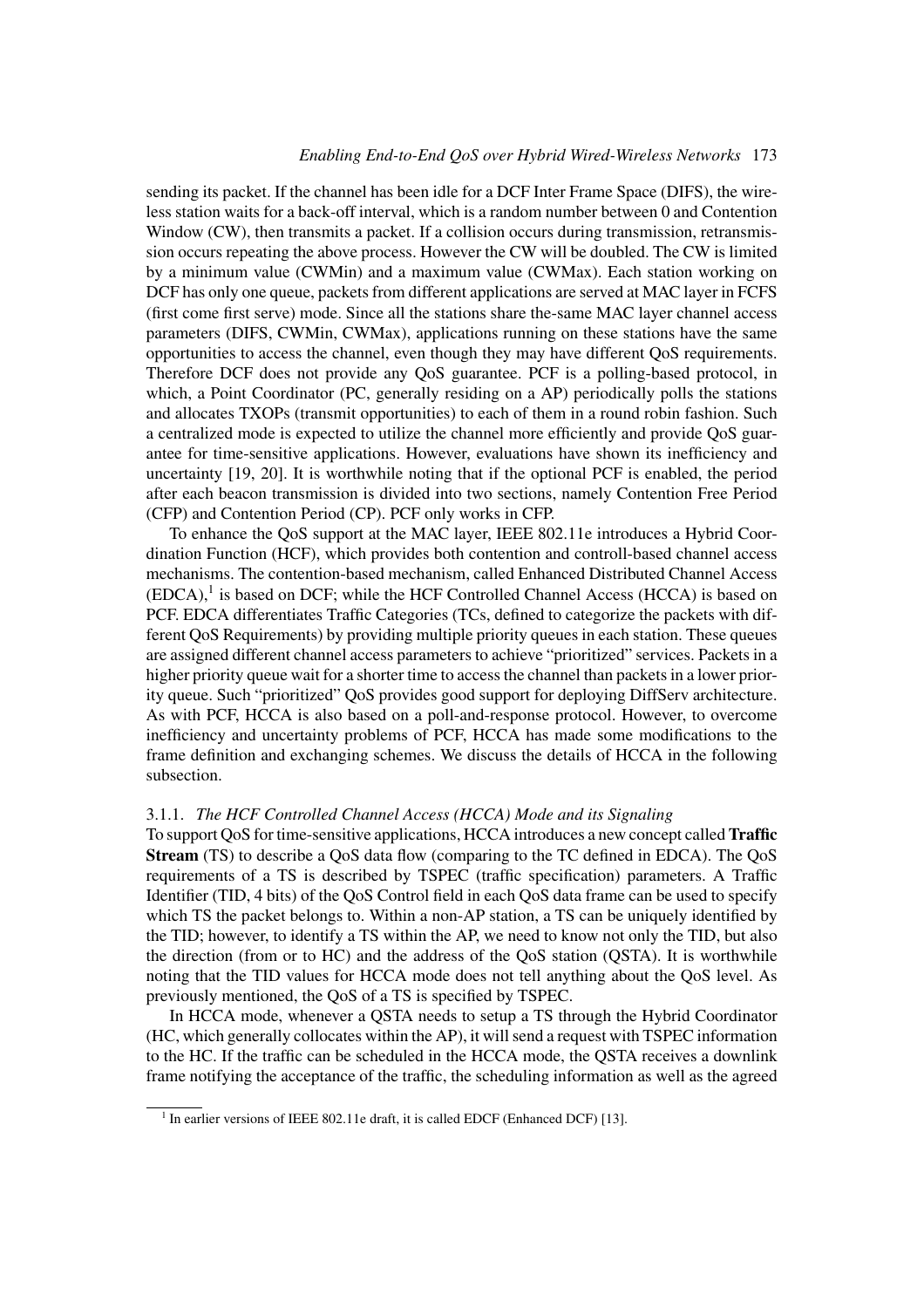TSPEC will also be included in that frame. A TS is then setup. The QSTA will be polled by the HC periodically through the CF Poll frames. In response to the CF Poll frames, the QSTA sends several packets according to the TXOP limit information indicated in the CF-Poll frame. The TSPEC and the scheduling information are defined in TSPEC Element and Schedule Element respectively, and encapsulated in corresponding Management Action frames. Besides the TID field, the previously mentioned QoS Control field also provides some auxiliary information for the TS scheduling. For example, the HC may attach TXOP limit information to the QoS Control field in its CF Poll frame, and QSTAs may inform their queue sizes and expected TXOP for the next poll to the HC through the QoS Control field in the QoS data frames. More information on the above frames used can be found in [12].

In contrast to PCF where the polling-based access happens only in Contention-Free Period (CFP), HCCA allows polling in both CFP and Contention Period (CP). This flexibility also helps HCCA to mitigate the inefficiency and uncertainty problems of PCF mode in supporting time-sensitive applications.

To support the HCCA mode operations, a corresponding signaling process is defined in 802.11e. The signaling process works relying on *primitives*inside each QSTA and *management QoS Action frames* between QSTAs (including the HC/AP). Some primitives may trigger the sending of appropriate action frames, while other primitives are triggered by receiving specific action frames. Figure 5 shows the signaling process of adding a TS in a HCCA -enabled BSS (Basic Service Set). It is always the responsibility of the non-AP QSTA to initiate the creation of a TS regardless of its direction. As demonstrated in Figure 5, when a non-AP QSTA needs to set up a TS between itself and the HC, the Station Management Entity (SME) of this QSTA internally sends a MLME-ADDTS, request primitive, which includes the TSPEC information to the MAC Layer Management Entity (MLME). The MLME then triggers the HCCA to send an ADDTS request QoS Action frame to the HC. As previously mentioned, a TSPEC element will be included in this frame. Receiving this frame at the HC triggers its MLME to send a MLME-ADDTS.indication primitive internally to its SME. Based on the TSPEC information contained in this primitive and available channel resources, the Admission Control Unit (ACU) of the HC will decide if this request should be accepted. If the decision is positive, it calculates a scheduling scheme based on current TSs and the newly added TS. The SME then



*Figure 5*. Signaling for adding a TS in 802.11e HCCA mode.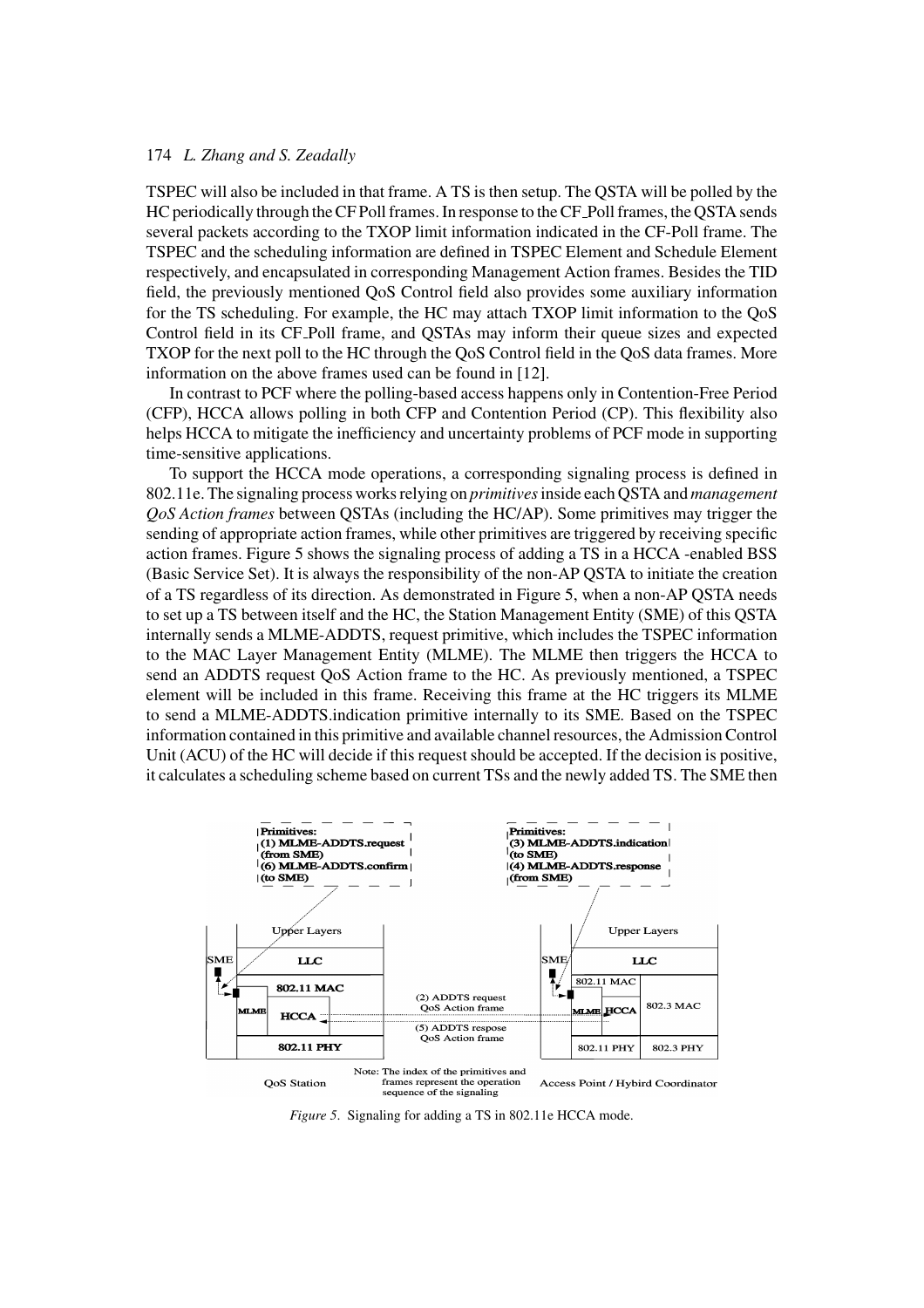locally sends a MLME-ADDTS.response primitive, which contains the scheduling and agreed TSPEC information, to its MLME. This will trigger the HCCA of the HC to send an ADDTS response QoS Action frame to the original QSTA, the MLME of which will consequently send a MLME-ADDTS.confirm primitive to its SME. A TS will be set up, and the QSTA may start transmitting its packets once it is polled by the HC.

### 3.1.2. *A Simple Scheduler for HCCA*

The resource scheduling and admission control process play a very important role in supporting "parameterized" QoS in HCCA mode. In this section, we present a simple scheduler proposed in 802.11e draft. As previously discussed, the HC does the admission control and scheduling based on the available channel resources and the TSPEC information coming with the TS request. To help understanding the scheduling process, we list the parameters of TSPEC Element as well as Schedule Element in Table 1. Since the admission control is based on the scheduling generation process, we introduce the latter first.

The schedule for a TS is calculated in two steps. The first step is the calculation of the scheduled Service Interval (SI), which is the interval between two successive TXOPs allocated to the same station. In the second step, the TXOP duration for a given SI is calculated for the stream. Figure 6 shows the structure of the superframe (combination of CFP and CP) used by the scheduler. The calculation of the SI is done as follows: first the scheduler calculates the minimum of all MSIs (Maximum Service Intervals) for all the stations, let this minimum

| Parameters                              | Explanation                                                                                                                                                                                                                                                                               |  |  |  |  |
|-----------------------------------------|-------------------------------------------------------------------------------------------------------------------------------------------------------------------------------------------------------------------------------------------------------------------------------------------|--|--|--|--|
|                                         | TSPEC element parameters                                                                                                                                                                                                                                                                  |  |  |  |  |
| Mean Data Rate $(\rho)$                 | Average bit rate for transfer of the packets.                                                                                                                                                                                                                                             |  |  |  |  |
| Delay Bound $(D)$                       | Maximum delay allowed to transport a packet across the wireless segment.                                                                                                                                                                                                                  |  |  |  |  |
| Nominal MSDU SIze $(L)$                 | Nominal size of the packets.                                                                                                                                                                                                                                                              |  |  |  |  |
| Maximum MSDU Size $(M)$                 | Maximum size of the packets.                                                                                                                                                                                                                                                              |  |  |  |  |
| Maximum Burst Size ( <i>MBS</i> )       | Maximum size of the data burst size that can be transmitted at the peak rate.                                                                                                                                                                                                             |  |  |  |  |
| Minimum PHY Rate $(R)$                  | Physical bit rate assumed by the scheduler for transmit time and admission<br>control calculations.                                                                                                                                                                                       |  |  |  |  |
| Peak Data Rate ( <i>PR</i> )            | Maximum bit rate allowed for transfer of the packets.                                                                                                                                                                                                                                     |  |  |  |  |
|                                         | Schedule element parameters                                                                                                                                                                                                                                                               |  |  |  |  |
| Minimum TXOP Duration $(mTD)$           | Minimum TXOP allocated to the QSTA. The $mTD$ is equal to the<br>maximum packet transmission time for any of the QSTA's TSPECs. The<br>maximum packet transmission time of a TSPEC is the time required to<br>send a packet of size M at the Minimum PHY Rate.                            |  |  |  |  |
| Maximum TXOP Duration (MTD)             | Maximum TXOP duration allocated to the QSTA. The MTD is bounded by<br>the transmission time of the aggregate maximum burst size.                                                                                                                                                          |  |  |  |  |
| Minimum Service Interval ( <i>mSI</i> ) | Minimum time between the start of successive TXOPs allocated to the<br>QSTA. Given a service interval for each TSPEC (calcualted as $L/\rho$ ), the<br><i>mSI</i> contained in the service schedule is equal to the smallest service<br>interval for any TSPEC that belongs to that QSTA. |  |  |  |  |
| Maximum Service Interval ( <i>MSI</i> ) | Maximum time allowed between the start of successive TXOPs allocated<br>to the QSTA. It is related to the lowest delay bound $(D)$ among the<br><b>QSTA's TSPECs.</b>                                                                                                                     |  |  |  |  |

*Table 1.* TSPEC and parameters of a schedule element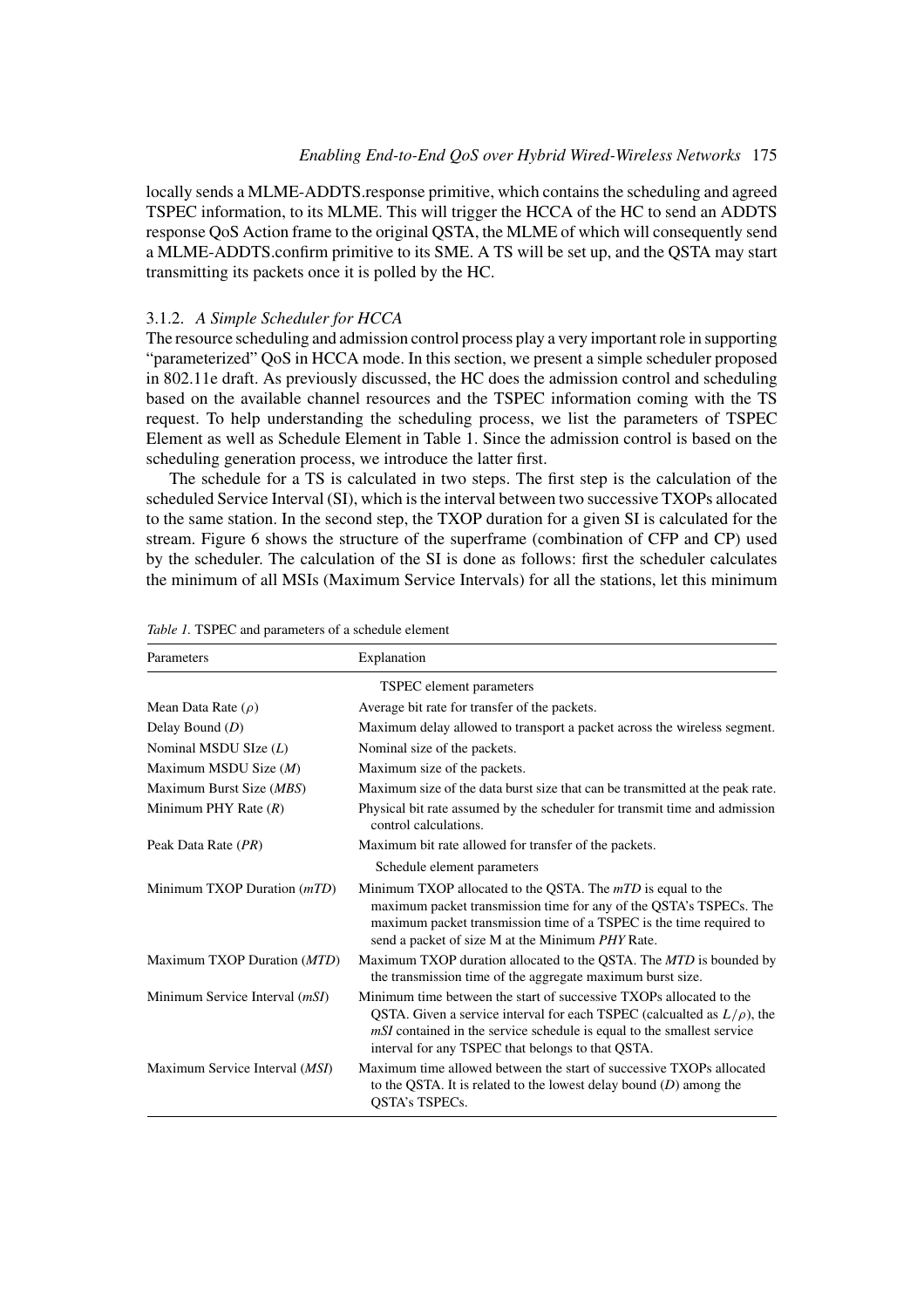

*Figure 6*. A simple scheduler for HCCA mode.

be "m"; second, the scheduler chooses a number lower than "m" that is a submultiple of the beacon interval. The SI is the same for all QSTAs, which should be recalculated every time a new TS is accepted. The TXOP for stream *i* is calculated by the following formula:

$$
\text{TXOP}_i = \max\left(\frac{N_i \times L_i}{R_i} + O, \frac{M}{R_i} + O\right) \tag{1}
$$

where *O* is the overhead due to PHY and MAC headers, IFSs (Inter Frame Spaces), acknowledgement frames, and poll frames, *Li* and *Ri* are the Nominal MSDU Size and Minimum PHY Rate for stream *i* respectively (see Table 1), and *Ni* is the number of MSDUs that arrived at the Mean Data Rate  $(\rho)$  during the SI:

$$
N_i = \left\lceil \frac{\text{SI} \times \rho_i}{L_i} \right\rceil \tag{2}
$$

The Admission Control Unit (ACU) corresponding to the above scheduler is quite simple, it determines if a newly arriving stream can be admitted by checking if the following inequality is satisfied:

$$
\frac{\text{TXOP}_{k+1}}{\text{SI}} + \sum_{i=1}^{k} \frac{\text{TXOP}_{i}}{\text{SI}} \le \frac{T - T_{\text{EDCA}}}{T}
$$
(3)

where *k* is the number of existing streams and  $k + 1$  is used as index for the newly arriving stream,  $T$  is the beacon interval and  $T_{\text{EDCA}}$  is the duration used by EDCA traffic.

A point worth noting is that the HC polls QSTAs instead of individual TSs. The HC adds up the TXOPs of all the TSs for one QSTA, and polls the QSTA according to this value. It is the responsibility of the scheduler residing on each QSTA to redistribute the aggregate TXOP to each TS in that QSTA. It is worth noting that the nature of wireless communications may preclude absolute guarantees to satisfy QoS requirements. However, in a controlled environment (e.g. no interference), the behavior of the scheduler can be observed and verified to be compliant with the service schedule. We present a performance evaluation of the above scheduler in Section 4.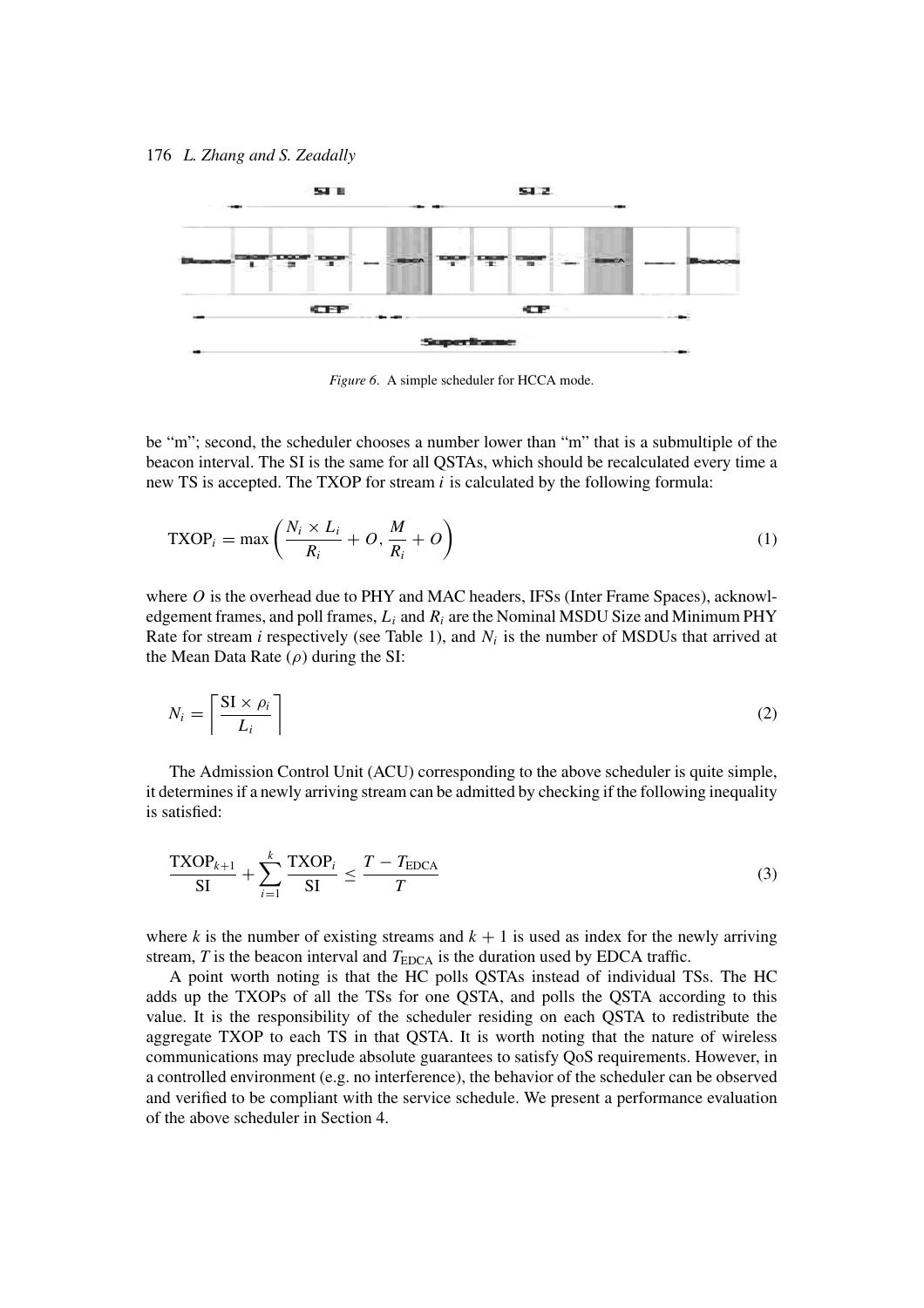## 3.2. EXTEND SBM TO IEEE 802.11e WLANs-THE SESIGN ISSUES

In this section, we address the design issues of the Wireless SBM, focusing on the scenario illustrated in Figure 4, where a wireless station makes a parameterized QoS connection with a wired host crossing a 802.11e WLAN segment, several LAN segments, and the Internet. We assume the bandwidth of wired LAN segments is high enough that it is not likely to be a bottleneck for an end-to-end QoS resource reservation, so that we can focus on the WLAN segments. To integrate the signaling processes of RSVP/SBM and the 802.11e MAC signaling, we need to address at least two issues: (1) synchronization of lower layer 802.11e signaling with upper layer RSVP/SBM signaling process. (2) mapping and translation between RSVP TSPEC and 802.11e TSPEC. We discuss the first issue in Section 3.2.1, and the second issue in Section 3.2.2.

### 3.2.1. *Synchronization of 802.11e MAC Signaling with RSVP/SBM*

As previously discussed, RSVP/SBM mainly utilizes the PATH/RES messages to complete a QoS reservation process, where RSVP/SBM daemons conduct the whole process of generating/reacting these messages. On the other hand, 802.11e WLAN relies on QoS related primitives and Action frames to make channel resource allocations, where SME initiates a TS request and makes final decisions on admission/scheduling for this request. Thus, to synchronize the 802.11e MAC signaling with RSVP/SBM, the first issue we should address is the communication between RSVP/SBM daemon and SME. We assume this communication can be implemented by some newly added primitives. Furthermore, the synchronization makes requirements related to timing, which should be reflected in the modifications needed for 802.11e signaling. We explain these new primitives and modifications along with the signaling process for two cases: QSTA as a sender and QSTA as a receiver.

**Case 1: QSTA as a sender.** In this case, a QSTA inside the 802.11 WLAN initiates a parameterized QoS reservation. The end-to-end signaling process should be as follows (Figure 7 shows the primitives added to support Wireless SBM for this case):

1. The RSVP daemon at the QSTA sends a PATH message to the DSBM residing on the AP/HC along with its Sender TSPEC. At the same time, it also invokes a SME-ADDTS.request



*Figure 7*. Synchronization of 802.11e signaling with RSVP/SBM for case 1.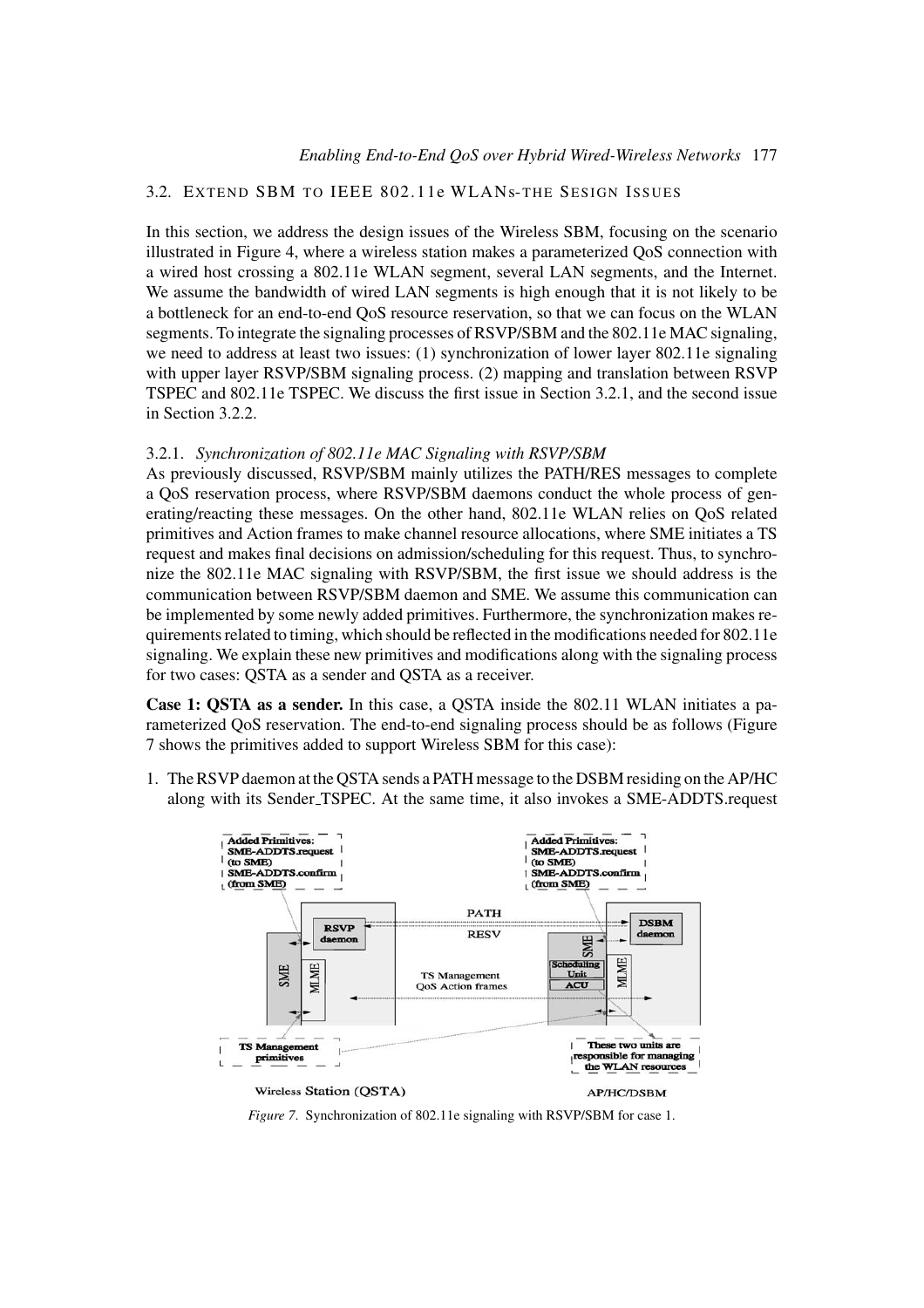primitive to its local SME. The primitive includes the Sender TSPEC information, which will be translated by the SME into 802.11e TSPEC parameters. The SME then sends a MLME-ADDTS.request primitive including the 802.11e TSPEC information to the QSTA's MLME, and subsequently invokes an ADDTS request frame to be sent to the AP/HC/DSBM.

- 2. The AP/HC/DSBM gets the PATH message and forwards it to the next DSBM or router in the wired network following the rules discussed in Section 2. In parallel, the AP/HC/DSBM gets the ADDTS request frame, which consequently invokes its local MLME to send a MLME-ADDTS, indication primitive to its SME. In contrast to the standard 802.11e signaling, after receiving this primitive, the SME will store the 802.11e TSPEC information (here we refer to it as TSPEC-1) coming with the MLME-ADDTS.indication primitive and then waits there for appropriate primitives (to be explained in step 4) from the DSBM daemon, instead of instantly performing admission and scheduling.
- 3. The PATH message will finally be delivered to the receiver (a wired node in this case). If the receiver decides to accept this reservation request, it sends an RESV message along with the agreed TSPEC information to the DSBM of which LAN segment it resides on. If the DSBM decides to admit this request, it makes resource reservation and forwards the RESV message to the next upstream DSBM or router, which performs similar functions.
- 4. When the AP/HC/DSBM's daemon gets the RESV message, it sends a SME-ADDTS.request primitive to its SME who is waiting for this primitive. The SME translates the TSPEC information contained in the primitive into 802.11e TSPEC parameters (TSPEC-2), and then makes the admission decision based on available resources and requested resources, which is equal to min(TSPEC  $-1$ , TSPEC  $-2$ ). It sends a SME-ADDTS.confirmation primitive that includes its decision to the DSBM daemon. If the decision is positive, the DSBM forwards the RESV message to the original sender (the QSTA). In parallel, the SME also sends a MIME-ADDTS.response primitive, containing the admission decision and scheduling information, to the MLME, which further triggers the MAC entity to send an ADDTS.response frame to the QSTA.
- 5. The QSTA's RSVP daemon finally gets the RESV message, and also receives a SME-ADDTS-confirmation primitive sent by the local SME. This primitive is triggered by receiving the MLME-ADDTS-confirmation primitive sent from the MLME. So far, a parameterized end-to-end QoS reservation is set up.

It is worthwhile noting that according to the standard 802.11e signaling, a timer is set after a QSTA sends an ADDTS request frame. The timer will expire if an ADDTS response frame is not received after a timeout value. To support the above signaling interaction, we need to set a large timeout value for the timer, because the SME of AP/HC/DSBM has to wait the RESV message before sending back the ADDTS response frame to the QSTA.

**Case 2: QSTA as a receiver.** In this case, it is the wired host that initiates a reservation process.

- 1. When the AP/HC/DSBM's daemon gets the PATH message initiated by the wired host, it sends a SME-ADDTS.request primitive to its local SME. The SME then waits there for a MLME-ADDTS.indication primitive from the MLME. The DSBM daemon forwards the RESV message to the QSTA.
- 2. After the QSTA's RSVP daemon gets the PATH message forwarded by the AP/HC/DSBM, it sends a SME-ADDTS.request primitive to its local SME. Following the standard 802.11e signaling, an ADDTS request QoS Action frame will be sent to AP/HC/DSBM.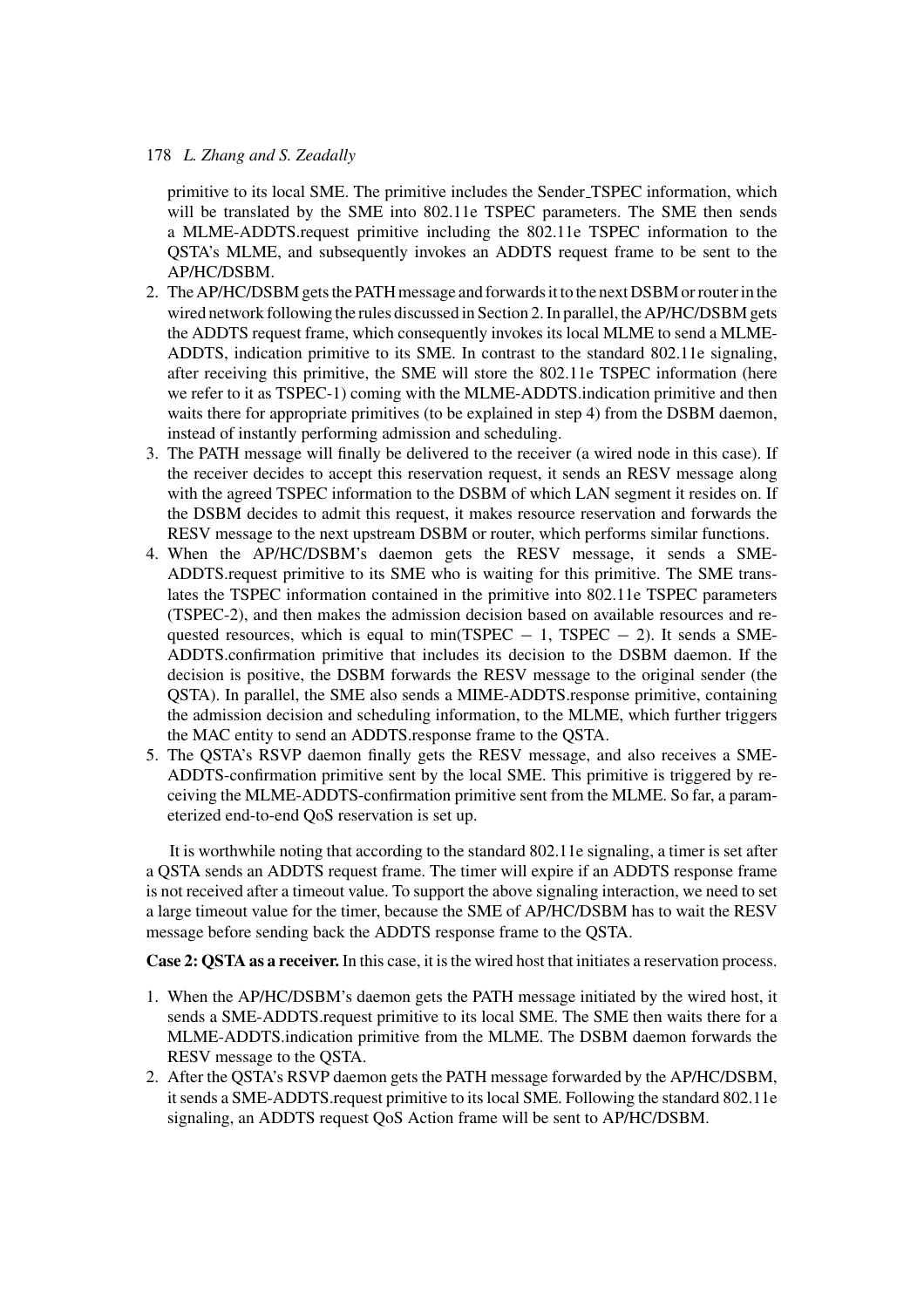- 3. The AP/HC/DSBM gets the frame, triggering the MLME to send a MLME-ADDTS. indication primitive to the SME. The SME executes the admission and scheduling process based on available resources and the requested resources, which is the minimum of TSPEC-1 (defined in the SME-ADDTS.request primitive) and TSPEC-2 (defined in the MLME-ADDTS.indication primitive). The SME then sends the MLME-ADDTS.response primitive back to MLME, which triggers the MAC entity to send an ADDTS response frame to the QSTA. The SME of the AP/HC/DSBM also sends a SME-ADDTS.confirm primitive to the DSBM daemon.
- 4. After receiving the ADDTS response frame, the QSTA's SME sends a SME-ADDTS. confirm primitive to its RSVP daemon. If the admission decision contained in this primitive is positive, it sends a RESV message to the AP/HC/DSBM, which then further forwards the RESV message to the next DSBM or router.

We only address the process of connection-setup (as shown above), the signaling for tearing down a connection is similar to the setup process, except that some DELTS primitives need to be used.

## 3.2.2. *QoS mapping*

The RSVP TSPEC describes the characteristics of data flows using a token-bucket model from the view of the IP layer, compared to 802.11e which specifies the resource requirements of a Traffic Stream from the view of the MAC layer. As shown previously, a QoS mapping process is essential for the interaction of RSVP/SBM protocol with 802.11e signaling. We defined such mapping by deriving the 802.11e TSPEC parameters from those for RSVP/SBM. Some parameters of 802.11e TSPEC can be directly mapped from RSVP/SBM TSPEC, while others have to be given by SME, based on the MAC layer parameters and status, as well as the information directly from the applications (note that SME is the logical management entity which can communicate to all the layers). We list the RSVP/SBM and 802.11e TSPEC parameters as well as their mapping relations in Table 2. The explanation of 802.11e TSPEC parameters has already been given in Table 1.

It is worthwhile noting that it is hard to define an accurate one-to-one mapping without losing or skewing any information, considering those parameters are from different layers and defined using different models. We do not intend to give a complete one-to-one mapping for all the RSVP and IEEE 802.11e HCCA parameters. Instead, we present the mapping in the Table 2 as an example.

## **4. Performance Evaluations**

To evaluate our proposal, two experiments were conducted: (1) we simulated the 802.11e HCCA mode to evaluate its ability to provide parameterized QoS; (2) we are currently establishing an experimental testbed to investigate the signaling process discussed previously for extending RSVP/SBM to 802.11e WLANs. The testbed mainly includes a Linux-based AP and a RSVP-enabled router as well as several wireless and wired stations. We modified the driver of the DCF-based wireless cards (HCCA-based cards are out of market at this time) to emulate the signaling presented in this work. In following text, we only present the result of the evaluation on the ability of 802.11e HCCA mode to provide parameterized QoS.

We used Berkeley NS V2.17b [21] to implement 802.11e HCCA mode. We modified the Stanford's EDCA+HCCA code [10] to support the scheduler discussed in Section 3.1.2 (the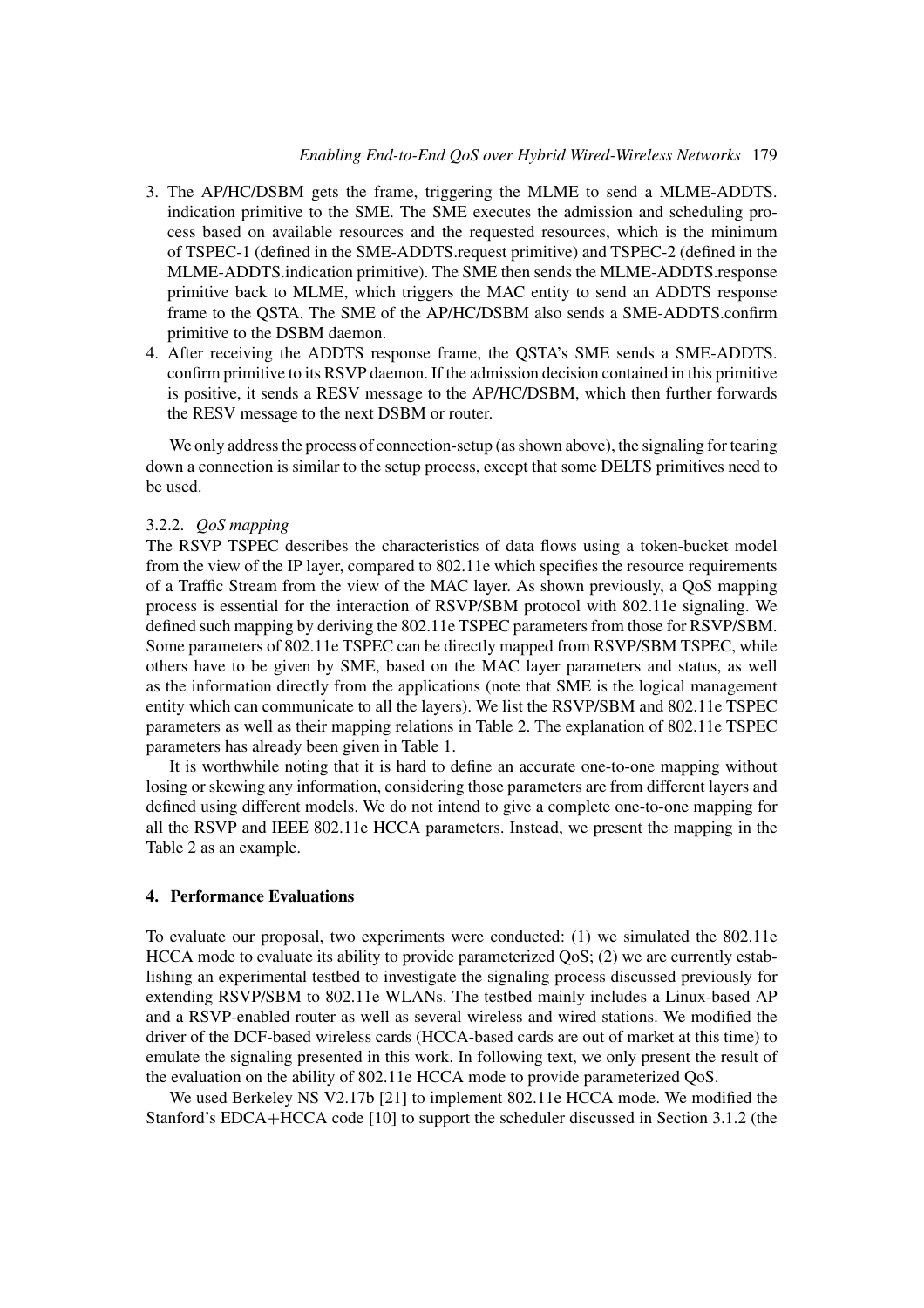| RSVP TSPEC parameters and their definitions                                                                                                                                                                                                        | 802.11e TSPEC Parameters and their mappings<br>from RSVP TSPEC Parameters                                                                                               |
|----------------------------------------------------------------------------------------------------------------------------------------------------------------------------------------------------------------------------------------------------|-------------------------------------------------------------------------------------------------------------------------------------------------------------------------|
| Token Rate (r): the continually sustainable<br>bandwidth requirements for a flow, in bytes/s.                                                                                                                                                      | Mean Data Rate ( $\rho$ ): = $r * \frac{L}{L-\text{Heads}}$ * 8, in bits/s,<br>where Heads Size refers the overhead introduced<br>by TCP/UDP/IP protocols.              |
| Peak Rate $(p)$ : the maximum send rate a flow, in<br>bytes/s.                                                                                                                                                                                     | Peak Data Rate (PR): = $p * \frac{L}{L-\text{Heads-Size}} * 8$ , in bits/s.                                                                                             |
| Token-bucket Depth $(b)$ : the extent to which the data<br>rate can exceed the sustainable average for short<br>periods of time, in bytes, more precisely, the<br>amount of data sent cannot exceed $r * T + b$<br>(where $T$ is any time period). | Maximum Burst Size (MBS): $=$ $\frac{b}{p-r} * p$ , in bytes.                                                                                                           |
| Maximum Packet Size (MPS): the size of the biggest<br>packet, in bytes.                                                                                                                                                                            | Maximum MSDU Size (M):<br>$= min(MPS + Heads Size, 2346, Frag Threshold),$<br>in bytes, where Frag Threshold is the<br>fragmentation threshold set at 802.11 MAC layer. |
| Minimum Policed Size (maps): the size of the<br>smallest packet generated by the sending<br>application, in bytes.                                                                                                                                 | Not applicable.                                                                                                                                                         |
| Not applicable                                                                                                                                                                                                                                     | Nominal MSDU Size (L): cannot be mapped from<br>RSVP TSPEC. SME can give this parameter based<br>on the information from applications.                                  |
| Not applicable                                                                                                                                                                                                                                     | Delay Bound (D): cannot be mapped from RSVP<br>TSPEC. SME can give this parameter based on the<br>information from applications.                                        |

#### *Table 2.* The mapping of RSVP TSPEC to 802.11e TSPEC

original scheduler implemented in Stanford's code is quite different from this one). Furthermore, the Stanford's code does not separate the EDCA transmission and HCCA transmission, the packets of a data flow are concurrently transmitted both with EDCA mode and HCCA mode. To evaluate the performance of HCCA, we separate the HCCA transmission from the EDCA transmission. Once one TS is accepted by HC, the packet of the TS will be transmitted only in HCCA mode.

The scenario we considered includes 36 non-AP QSTAs and one AP/HC. All the traffic is sent from non-AP QSTAs to the AP/HC. 10 QSTAs send VolP stream, 10 QSTAs send H.263 video stream, and 8 QSTAs send MPEG-4 video traffic. All the above traffic sources start at 10.0 s and ends at 40.0 s. We also let another 8 QSTAs send MPEG-4 traffic sources, starting at 20.0 s and ending 30.0 s, to create varying loads on the WLAN. The VolP traffic is modeled using ITU-T G.729A codec [18], which generates 60-byte messages (40 bytes overhead is introduced by RTP/UDP/IP assuming header compression is used) periodically with an interval of 20 ms yielding a bit rate of 24 Kbits/s. For the H.263 video traffic, we used a trace of H.263 video stream encoded for the movie – Jurassic Park I [9], which produces VBR traffic with average bit rate of 390 Kbits/s. The MPEG-4 video traffic is modeled as CBR traffic, which sends a 1200-byte message every 8 ms yielding a bit rate of 1200 Kbits/s. We conducted simulations in EDCA mode with the same scenario described above. With EDCA, VolP, H.263 video, MPEG-4 video are transmitted with high, medium, and low priorities respectively. The channel access parameters of EDCA and the main TSPEC parameters used for HCCA scheduler are listed in Table 3. For both EDCA and HCCA simulations, we assume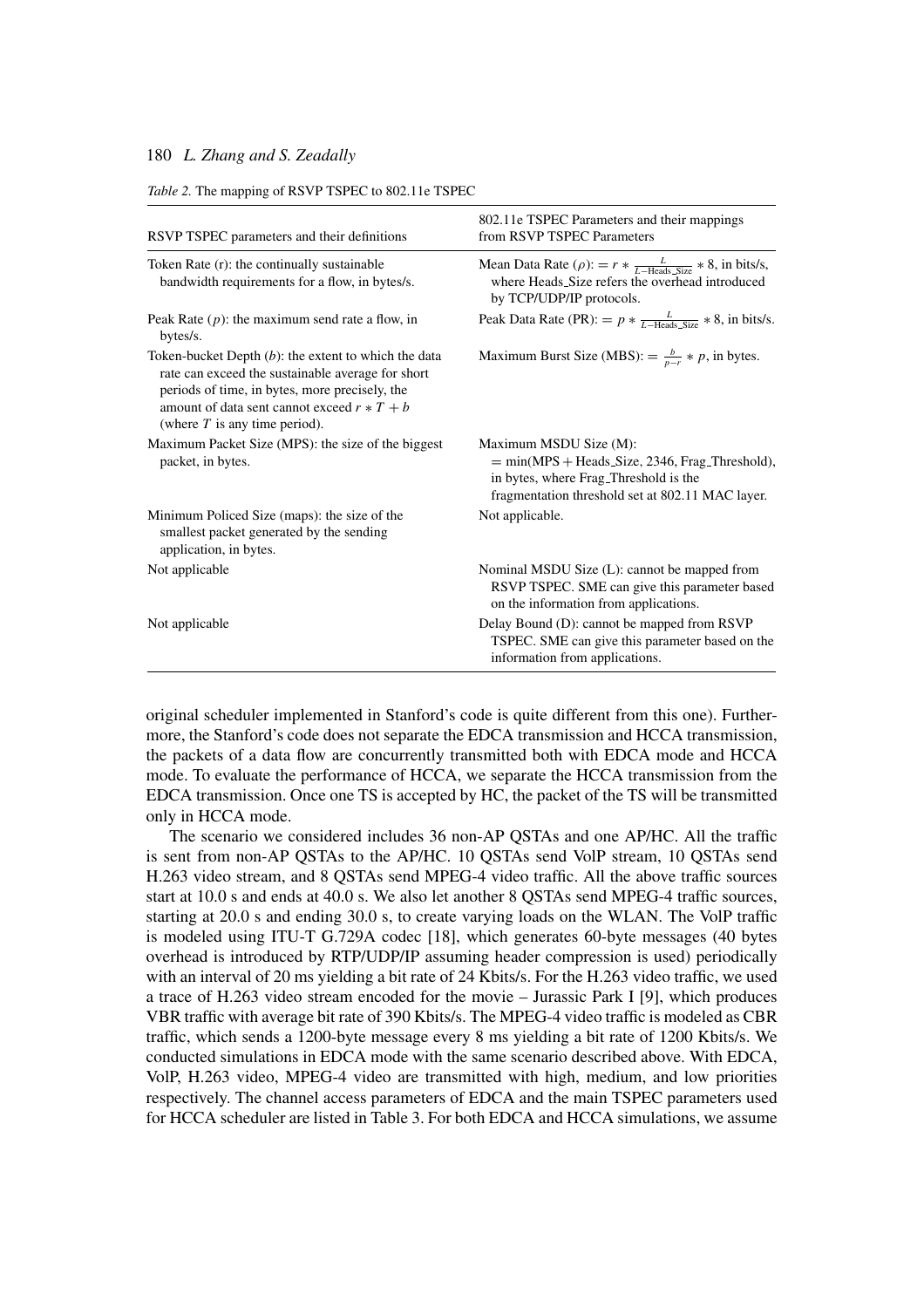|              | Channel access parameters<br>for EDCA tests |              | TSPEC parameters used in HCCA tests |              |              |               |
|--------------|---------------------------------------------|--------------|-------------------------------------|--------------|--------------|---------------|
|              |                                             |              | Max. SI                             | Nominal MSDU | Mean date    |               |
| Traffic type | Cumin                                       | <b>CWMax</b> | <b>AIFS</b>                         | (ms)         | size (bytes) | rate (bits/s) |
| G.729A Audio |                                             | 31           | $43 \mu s$                          | 50           | 60           | 24000         |
| H.263 Video  | 31                                          | 63           | $43 \mu s$                          | 50           | 1200         | 390000        |
| MPEG-4 Video | 63                                          | 1023         | $52 \,\mu s$                        | 100          | 1200         | 1200000       |

*Table 3.* EDCA parameters and HCCA TSPEC parameters





*Figure 8*. Throughput and latency for EDCA tests.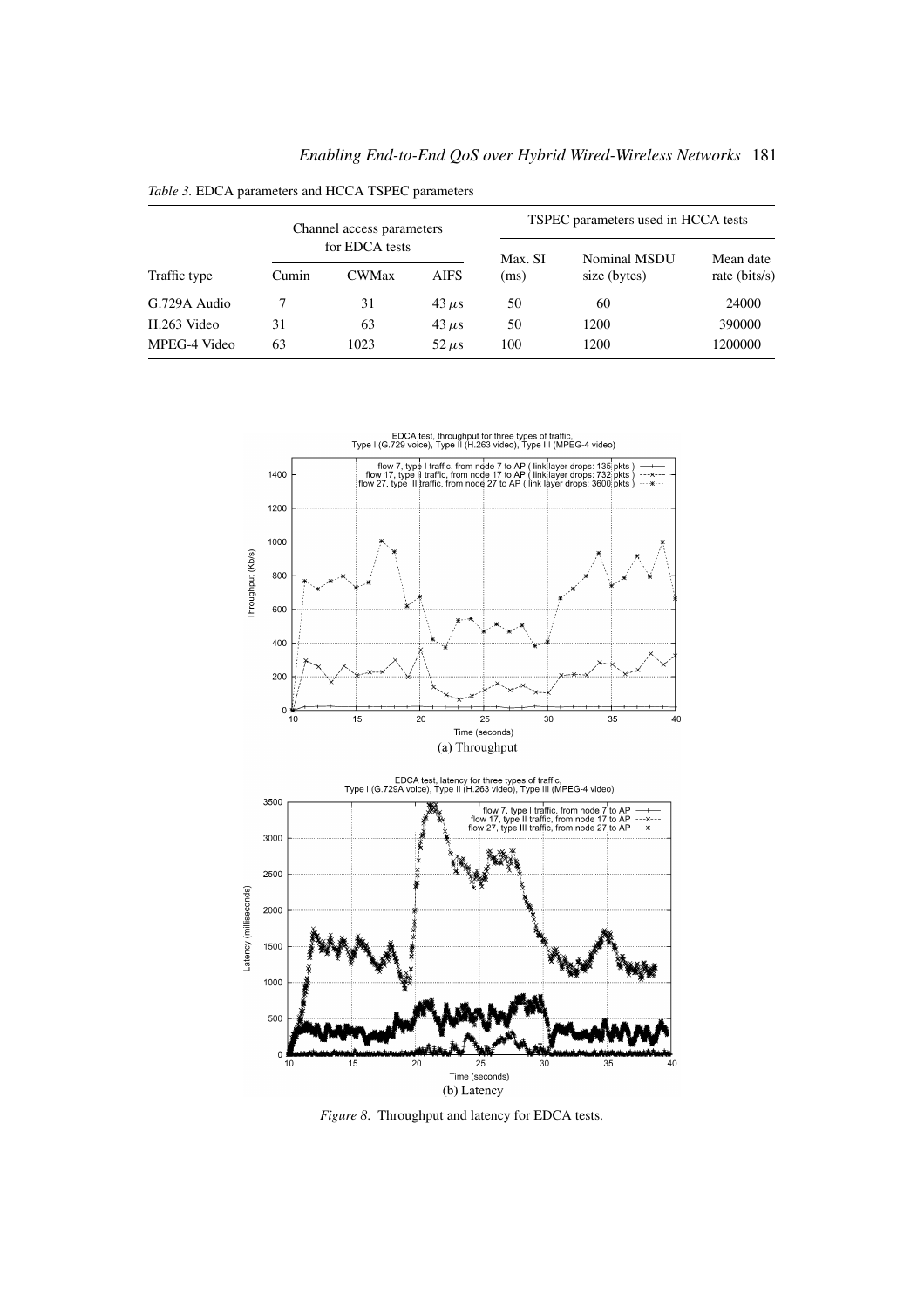that all the nodes (including the AP) operate at IEEE 802.11a PHY mode-6 with bandwidth of 36 Mbits/s and we use the same MAC/PHY parameters as listed in [25].

The throughput and latency results for EDCA and HCCA tests are illustrated in Figures 8 and 9 (data flows with same traffic type have similar results, we selected data flows sending from node 7, 17, and 27 to be presented in the Figures). For EDCA test, there are many packets dropped, especially during 20.0 s–30.0 s, where the load of the network is higher than other times. The latency of H.263 and MPEG-4 video are quite high throughout the whole simulation period. Although the G.729A VolP traffic has a low latency during 10.0 s–20.0 s and  $30.0 \text{ s} - 40.0 \text{ s}$ , it increases to unacceptable values ( $> 150 \text{ ms}$ ) during  $20.0 \text{ s} - 30.0 \text{ s}$ . While for the HCCA test, there are no dropped packets and the latency is quite low (around 50 ms) for all the data flows except the H.263 traffic, which has 47 packets dropped and sometimes



*Figure 9*. Throughput and latency for HCCA tests.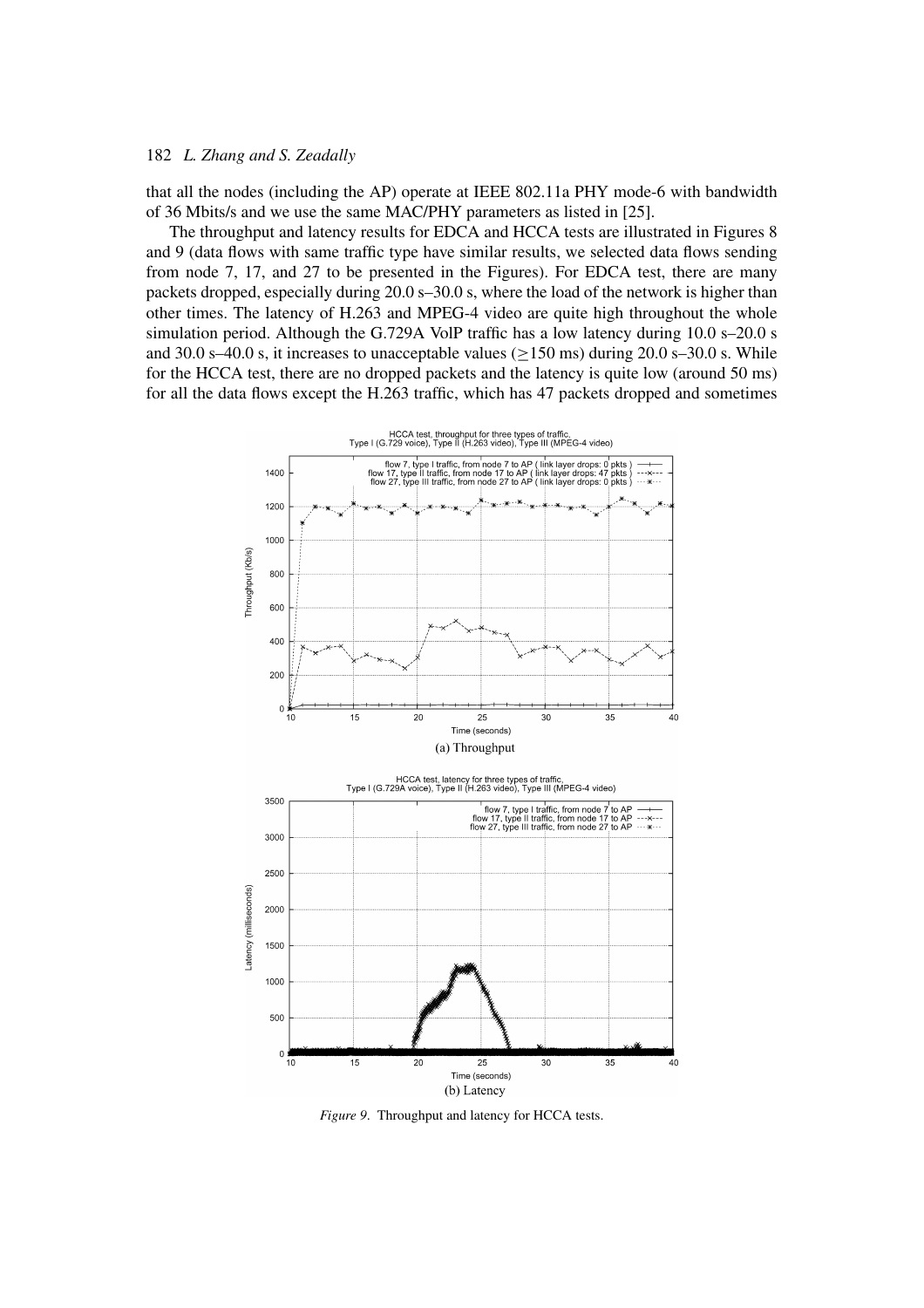has a high latency. This result shows that HCCA with the scheduler discussed in Section 3.1.2 performs well for CBR traffic, but not optimal for VBR traffic. The reason of its inefficiency for VBR traffic is that the TXOP calculated by the scheduler for the VBR traffic is a fixed value based on the Mean Data Rate, while VBR has inherent bursty characteristics which cause a number of packets remaining in the queue after polled by the HC. One way to solve this problem could be by using the Peak Rate instead of the Mean Data Rate to calculate the TXOP for VBR traffic. However, this may cause wasted resources. To avoid the wasting of resources, a good scheduler for VBR flows should be able to adapt to the bursty traffic. Efficient adaptions may require the scheduler to have an accurate model of VBR flows or be able to predict the traffic to some degree. Designing a scheduler that is efficient both for CBR and VBR traffic will be our future work.

## **5. Conclusions**

In this work, we propose Wireless SBM to extend the RSVP/SBM to IEEE 802.11 WLANs, which enables end-to-end parameterized QoS over hybrid wired-wireless networks. We present our proposal from two aspects: (1) first, we investigate and evaluate the ability of IEEE 802.11e HCCA mode in supporting parameterized QoS; (2) second, we address the design issues on the synchronization of IEEE 802.11e HCCA signaling with RSVP/SBM signaling. The QoS mapping between RSVP and IEEE 802.11e HCCA TSPEC parameters is also discussed. We have used simulations to evaluate the HCCA mode of IEEE 802.11 WLANs on its ability to provide parameterized QoS. Our simulation reveals that, for CBR traffic, parameterized QoS can be achieved in an IEEE 802.11 WLAN with a simple HCCA scheduler. However, it remains a challenge to design a HCCA scheduler which is efficient for both CBR and VBR traffic so that parameterized QoS can be provided while simultaneously achieving optimal resource management. Our ongoing research efforts also include further investigating the proposed signaling process of Wireless SBM on experimental testbeds.

### **References**

- 1. W. Almesberger et al., "A Prototype Implementation for the IntServ Operation Over DiffServ Networks", in *Proceedings of IEEE Globecom 2000*, San Francisco, December 2000.
- 2. D. Awduche et al., "RSVP-TE: Extensions to RSVP for LSP Tunnels", *RFC* 3209, Dec. 2001.
- 3. A. Banerjee et al., *Generalized Multiprotocol Label Switching: An overview of Routing and Management Enhancements, IEEE Communications Magazine*, Vol. 39, No. 1, pp. 144–150, Jan. 2001.
- 4. L. Berger, ED., "Generalized Multi-Protocol Label Switching (GMPLS) Signaling Resource Reservation Protocol – Traffic Engineering (RSVP-TE) Extensions", *RFC* 3473, Jan. 2003.
- 5. Y. Bernet et al., "A Framework of Integrated Services Operation Over DiffServ Networks", IETF RFC 2998, November 2000.
- 6. S. Blake et al., "An Architecture for Differentiated Services", *RFC* 2475, Dec. 1998.
- 7. R. Braden et al., "Integrated Services in the Internet Architecture: An Overview", *IETF RFC* 1633, June 1994.
- 8. R. Braden et al., "Resource ReSerVation Protocol (RSVP) Version 1 Functional Specification", *IETF RFC 2205*, September 1997.
- 9. F. Fitzek et al., "MPEG-4 and H.263 Video Traces for Network Performance Evaluation", *IEEE Network*, Vol. 15, No. 6, pp. 40–53, November/December 2001.
- 10. P. Garg et al., "Using IEEE 802.11e MAC for QoS over Wireless", in *Proceedings of IEEE IPCC'03*, Phoenix, USA, April 2003.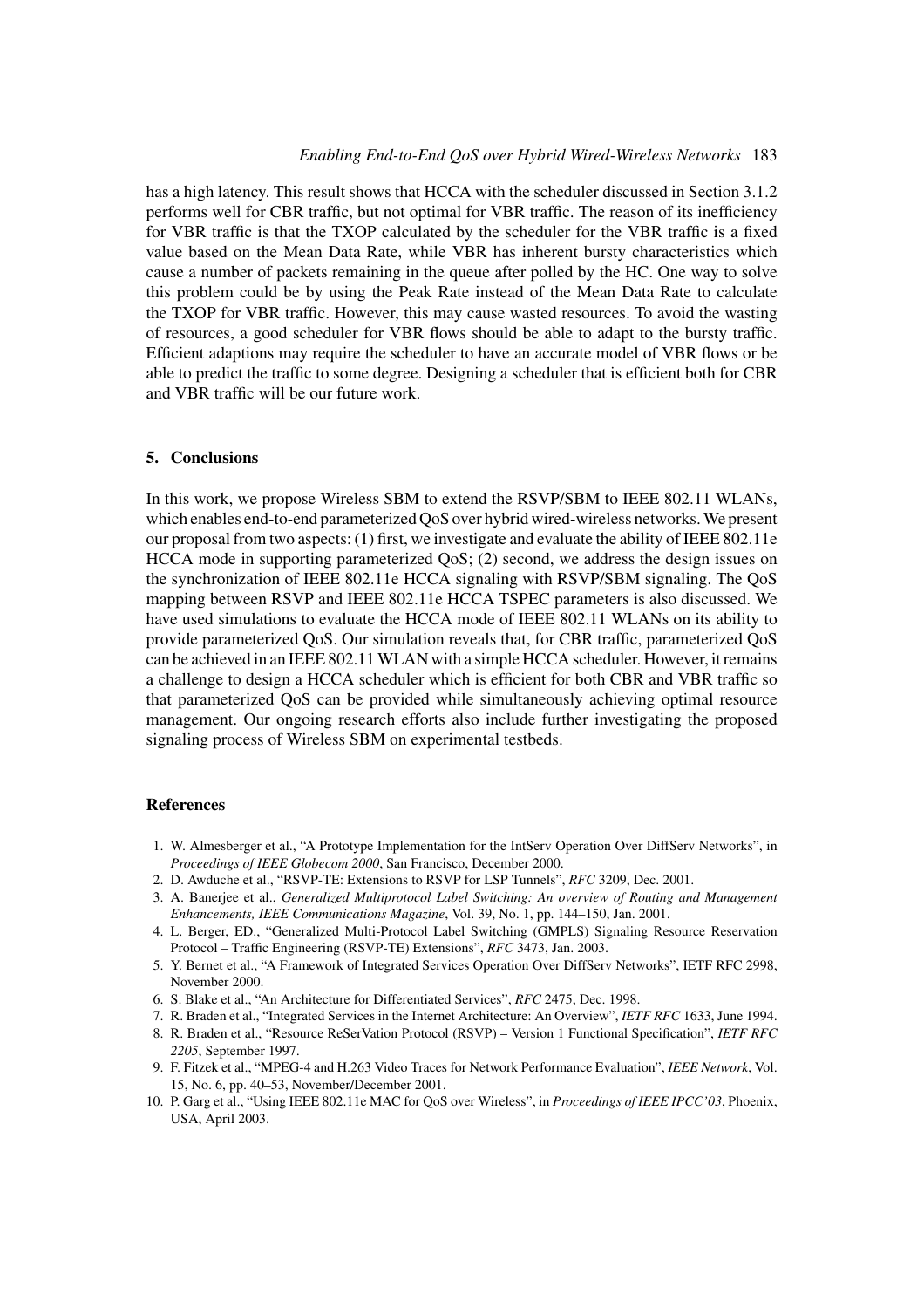- 11. IEEE 802.11 WG. "Part 11: Wireless LAN Medium Access Control (MAC) and Physical Layer (PHY) Specifications", *IEEE 802.11 Standard*, 1999.
- 12. IEEE 802.11 WG, "Draft Supplement to Part 11: Wireless Medium Access Control (MAC) and Physical Layer (PHY)-specifications: MAC Enhancements for Quality of Service (QoS)", *IEEE 802.11e/Draft* 8.0, Feb. 2004.
- 13. IEEE 802.11 WG, "Draft Supplement to Part 11: Wireless Medium Access Control (MAC) and Physical Layer (PHY) specifications: MAC Enhancements for Quality of Service (QoS)", *IEEE 802.11e/Draft 4.2*, July 2003.
- 14. IEEE 802.1 WG, "IEEE 802.1D-1998, Part3: Media Access Control (MAC) Bridges (incorporating IEEE 802.1p: Traffic Class Expediting and Dynamic Multicast Filtering)", *IEEE Standard 802. ID*, 1998.
- 15. IEEE 802.1 WG, "IEEE 802.1Q-1998, Virtual Bridge Local Area Networks", *IEEE Standard 802.IQ*, 1998.
- 16. IEEE 802.5 WG, "IEEE 802.5-1998, Part 5: Token Ring Access Method and Physical Layer Specification", *IEEE Standard 802.5*, 1998.
- 17. IETF Integrated Services Working Group, *http://www.ietf.org/html.charters/intserv-charter.html.*
- 18. ITU-T, "G.729 Annex A: Reduced complexity 8 Kbits/s CS. ACELP speech codec", *ITU-T Recommendation G. 729 Annex A*, November 1996.
- 19. S. Mangold et al., "IEEE 802.11e Wireless LAN for Quality of Service, in *Proceedings of European Wireless*, February 2002.
- 20. Q.Ni et al., "QoS Issues and Enhancements for IEEE 802.11 Wireless LAN", *INRIA Research Report*, No. 4612, November 2002.
- 21. The Network Simulator ns-2, *http://www.isi.edu/nsnam/ns.*
- 22. E.C. Rosen et al., "Multiprotocol Label Switching Architecture", *RFC 3031*, Jan. 2001.
- 23. S. Salsano et al., "Supporting RSVP in Differentiated Service Domain: An Architecture Framework and a Salability Analysis", in *Proceedings of IEEE ICC'99*, Vancouver, Canada, June 1999.
- 24. R. Yavatkar et al., "SBM (Subnet Bandwidth Manager): A Protocol for RSVP-based Admission Control over IEEE 802-style networks", *IETF RFC 2814*, May 2000.
- 25. L. Zhang and S. Zeadally, "A Framework for Efficient Resource Management in IEEE 802.11 WLANs", *Wireless Communications and Mobile Computing* (WCMC) Journal, John Wiley & Sons, Special Issue on Emerging WLAN Applications and Technologies, Vol. 4, No. 8, December 2004.



**Liqiang Zhang** is currently an Assistant Professor in the Department of Computer and Information Sciences at Indiana University South Bend. He received his Ph.D in Computer Science (2005), MS degree in Electrical Engineering (1996), and BS degree in Computer Science (1993), respectively, from Wayne State University, China Academy of Telecommunications Technology, and China University of Mining and Technology. During 1996–2000, He worked as a research engineer and project leader in Datang Telecommunication Technology & Industry Group.

Dr. Zhang's research interests include Wireless Networks and Mobile Computing, Quality of Service and Real-time Computing, High-speed networking, Wireless Sensor Networks, and Network Security. He is a member of IEEE Communication Society, and ACM SIGCOMM.